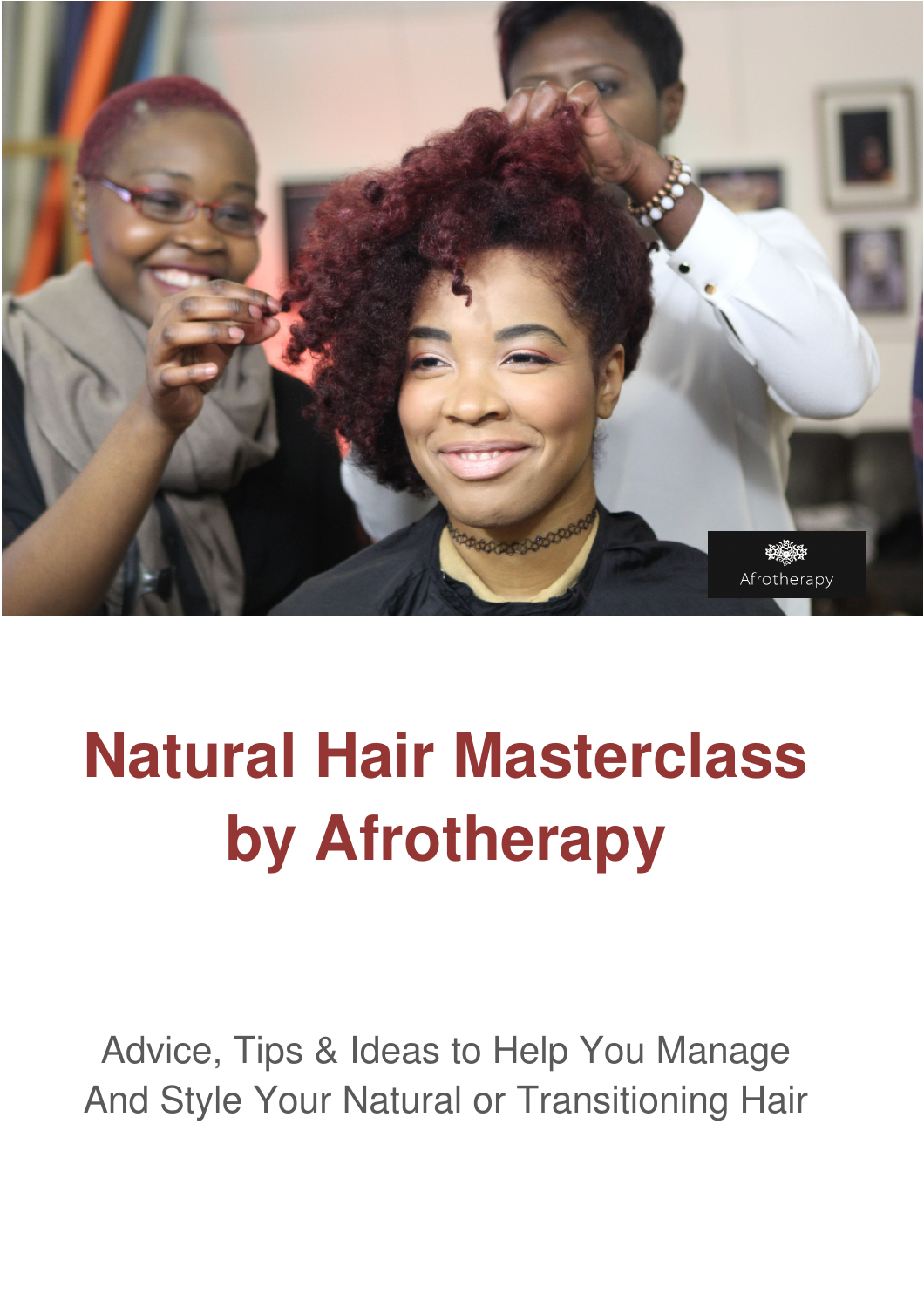### **Why Did We Put This Event Together?**

Over the last 18 years that we have been in business, we have seen trends come and go. It is pretty clear however that the growth and popularity with Natural Hair is here to stay.

One of the biggest misconceptions we have seen is that natural doesn't need as much maintenance. Experience and feedback from clients has actually shown that Natural Hair requires just as much if not more care, attention and maintenance.

A quick survey also showed many concerns with Natural Hair. The top one being not knowing how to style it.



This evening we aim to answer as many questions as we can and give you tools, tips and ideas to manage your Natural Hair.

Please make lots of notes and feel free to get in touch in the future if you feel you need more information. ( 020 8345 5621 or salon@afrotherapy.com)

**REMEMBER: 25% off the Purchase of Any Hair Product This Evening Only**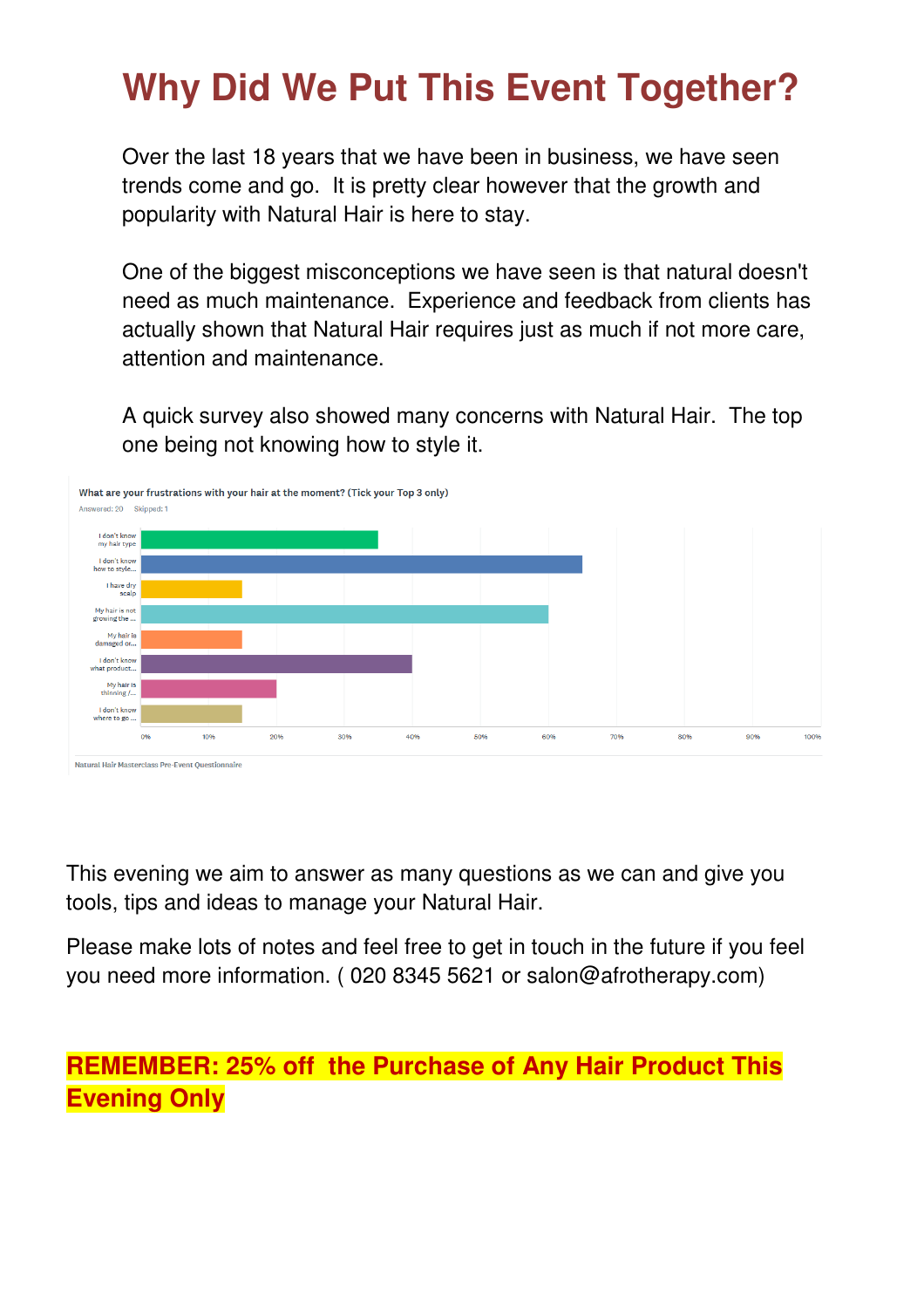## **What Is My Hair Type?**

When you think about different types of hair, you probably think in simple terms like curly or straight.

There are actually 12 different subcategories of hair types, each fitting a very specific description. Knowing your hair type is one of the first steps in managing your natural hair as it helps to inform your choice of hair products as well as treatment and styling options

### **Here is an overview of the twelve different hair types:**

- Type 1 Straight
- Type  $2 W$ avy
- Type  $3 -$  Curly
- Type  $4 -$  Kinky

Each type also has 3 sub categories. Let's take a closer look at each of these hair types and the subcategories for each.

### **Type 1: Straight**

If you have hair of this type, it is straight and may have a tendency toward becoming greasy and shiny. Straight hair becomes greasy faster than curly hair because oil from your scalp travels down the hair shaft more quickly. There are three subcategories for straight hair:

- Type 1A Most common in women of Asian descent, type 1A hair is very straight and fine.
- Type 1B Still very straight, type 1B hair is thicker with medium texture and more volume.
- Type 1C While still straight, this type of hair is very thick, coarse, and shiny.

### **Type 2: Naturally Wavy**

Hair of this type has a natural wave, and it tends to be thicker than Type 1 hair. The subtypes are divided by the thickness of the hair and the shape of the waves. There are three subcategories for wavy hair:

- Type 2A This type of hair is very fine and thin with S-shaped waves it is also easy to style.
- Type 2B A little frizzier than type 2A, this type of hair is wavy and medium-thick.
- Type  $2C$  This hair type is wavy, thick, and coarse it is prone to frizz and difficult to style.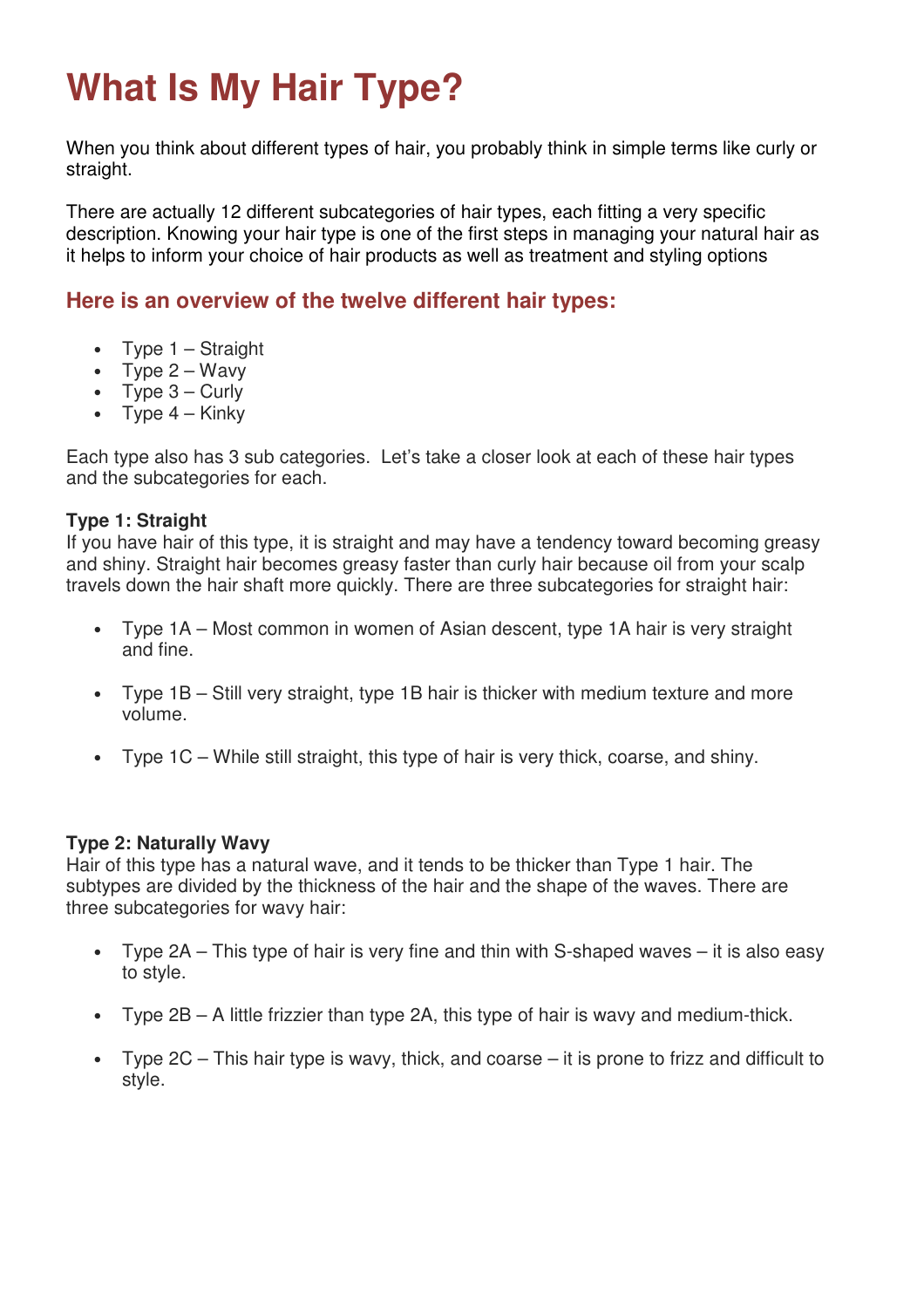### **Type 3: Curly**

This type of hair is definitely curly – usually the kind of curl that goes straight when the hair is wet but goes back to being curly as it dries. Curly hair has clearly defined, springy curls and it tends to be easy to style. There are three subcategories for curly hair:

- Type 3A This hair has defined curls with a thick texture and a lot of shine but can be frizzy.
- Type 3B Hair of this type has tighter curls and may have a combination of textures.
- Type 3C This type of hair has very tight curls or kinks and is generally easy to style.

### **Type 4: Very Curly or Kinky**

Hair of the very curly or kinky type has very tight, sometimes well-defined curls. It tends to be fairly coarse in texture but is also sensitive and prone to damage by heat and product. There are three different subcategories for kinky hair:

- Type 4A This hair is soft in texture with tight, well-defined curls or kinks.
- Type 4B Hair of this type has very tight curls, but they are less defined, soft, and fragile.
- Type 4C This type of hair has such tight curls that it may not even look curly at all.

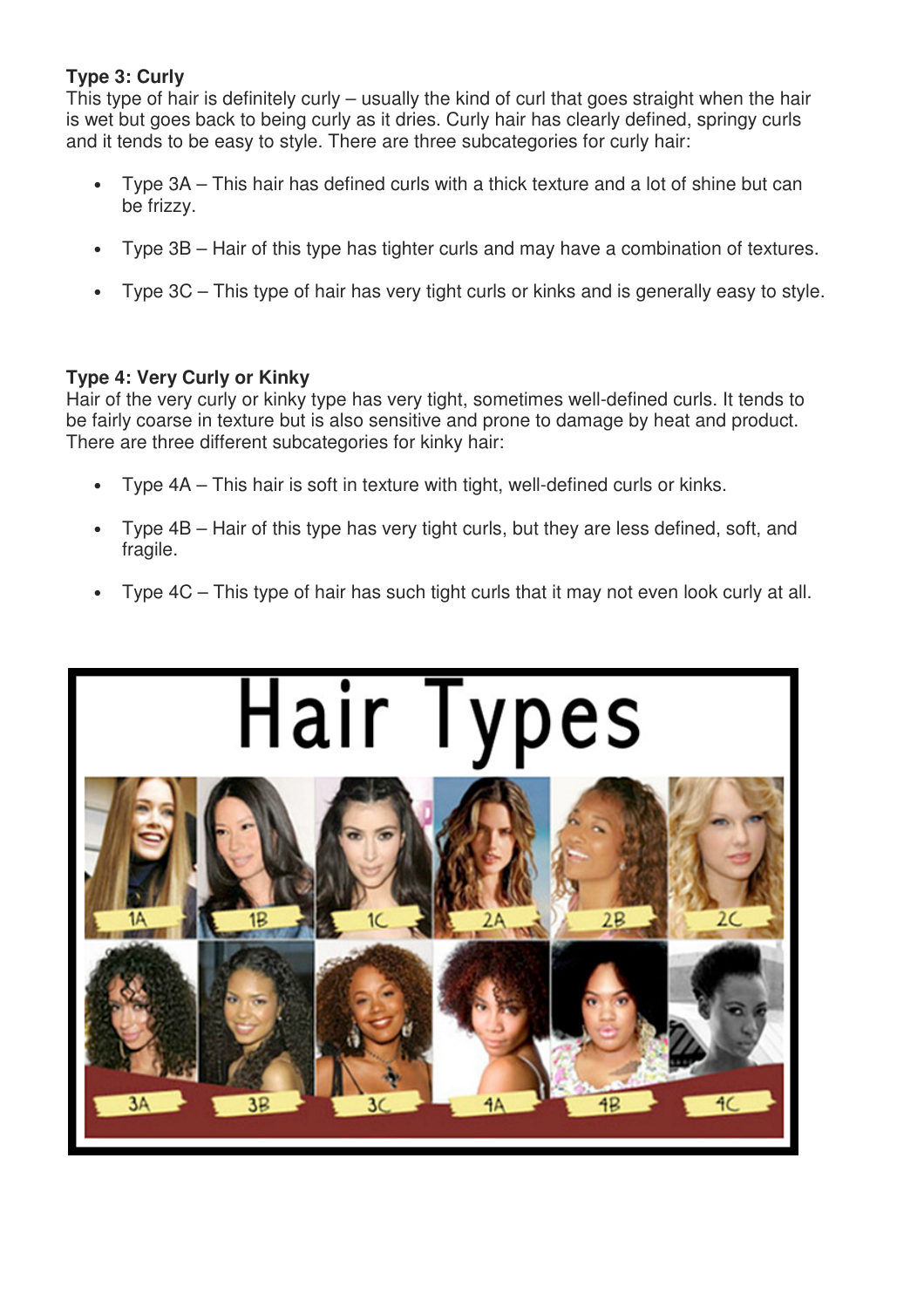Based on the information provided and the image, what would you say is your type?

My Hair Type is:

### **Hair Types / Notes:**

------------

### **Products & Tools Notes:**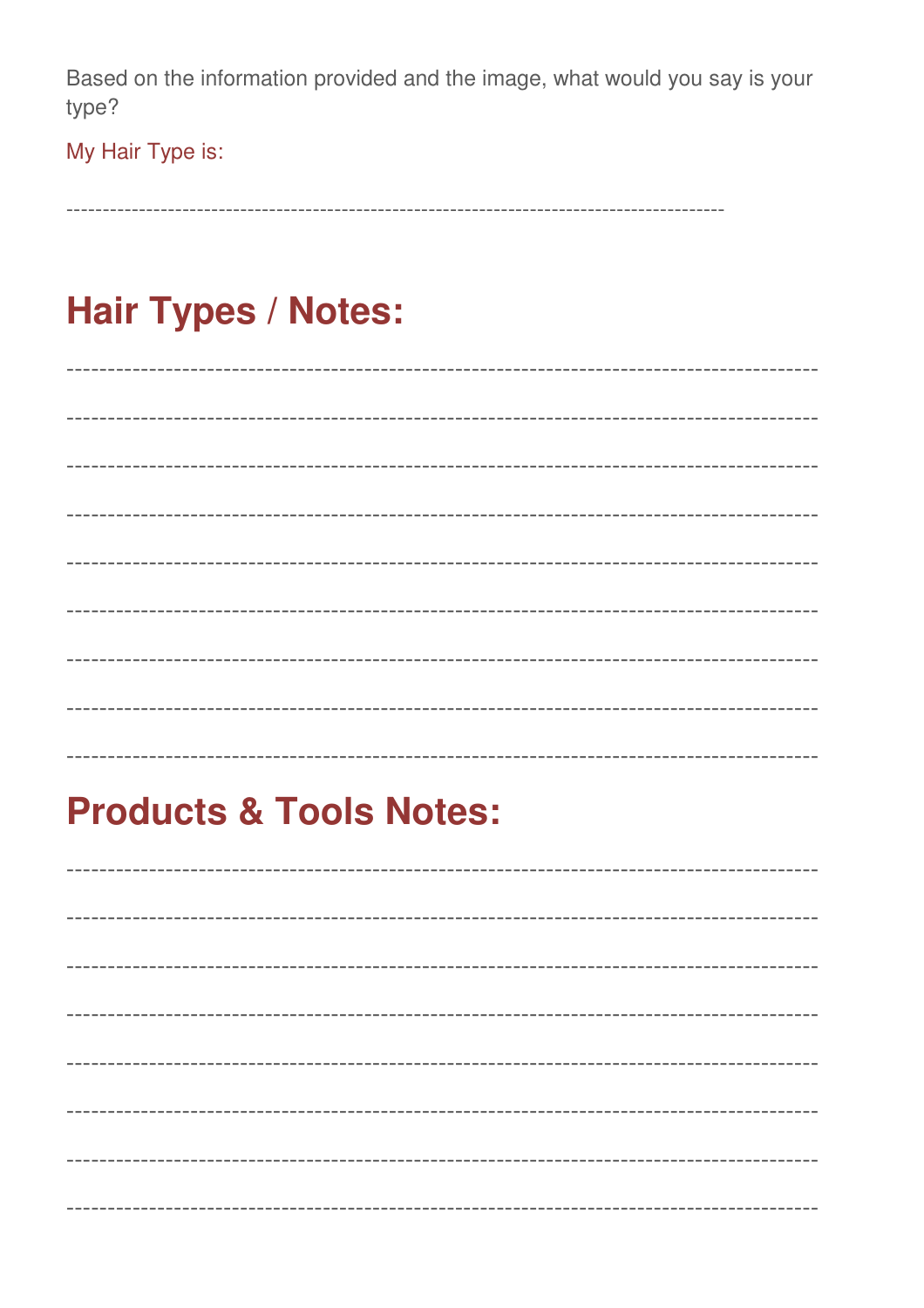## **Styling Ideas:**

\_\_\_\_\_\_\_\_\_\_\_\_\_\_\_\_\_\_\_\_\_\_\_\_\_\_\_

### Q+A / Pros & Cons of Having Natural Hair:

-----------